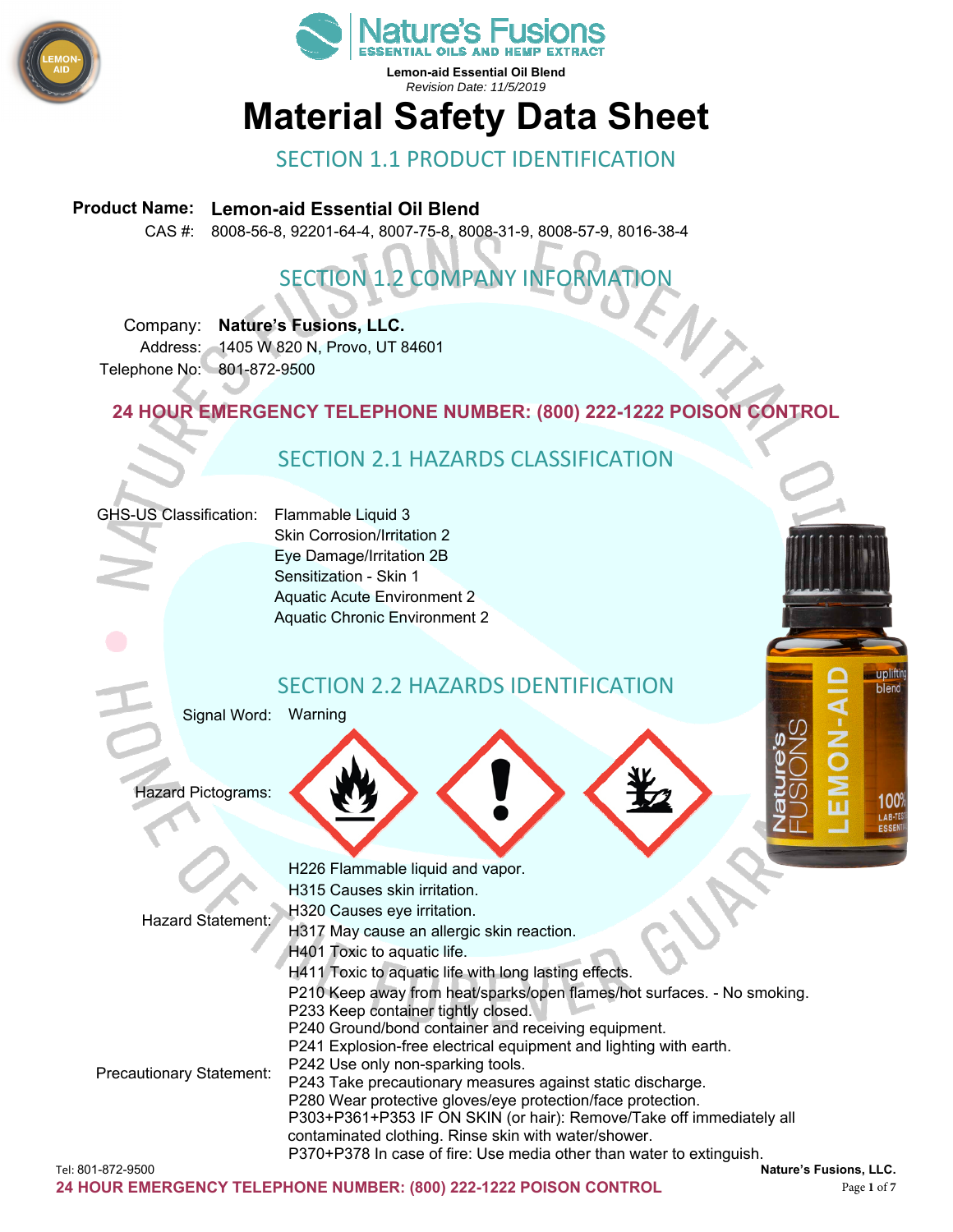



P403+P235 Store in a well-ventilated place. Keep cool. P264 Wash face, hands, and any exposed skin thoroughly after handling. P305+P351+P338 IF IN EYES: Rinse cautiously with water for several minutes. Remove contact lenses, if present and easy to do. Continue rinsing. P337+P313 If eye irritation persists: Get medical advice/attention. P261 Avoid breathing dust/fume/gas/mist/vapors/spray. P272 Contaminated work clothing should not be allowed out of the workplace. P333+P313 If skin irritation or rash occurs: Get medical advice/attention. P363 Wash contaminated clothing before reuse. P273 Avoid release to the environment. P501 Dispose of contents/container in accordance with local/regional/national/international regulations.

## CTION 2.3 OTHER HAZARDS INDENTIFICATIO

Other Hazards: Toxic to aquatic life with long lasting effects.

### SECTION: 3. COMPOSITION / INFORMATION INGREDI

| <b>Content</b>                  | CAS#       | EC#       | <b>Concentration</b> |
|---------------------------------|------------|-----------|----------------------|
| Lemon Essential Oil             | 8008-56-8  | 284-515-8 | $15\% - 40\%$        |
| <b>Eucalyptus Essential Oil</b> | 92201-64-4 | 295-995-3 | $15\% - 40\%$        |
| <b>Bergamot Essential Oil</b>   | 8007-75-8  | 289-612-9 | $5\% - 25\%$         |
| <b>Mandarin Essential Oil</b>   | 8008-31-9  | 284-521-0 | $5\% - 25\%$         |
| <b>Orange Essential Oil</b>     | 8008-57-9  | 232-433-8 | $5\% - 25\%$         |
| Neroli Essential Oil            | 8016-38-4  | 277-143-2 | $1\% - 10\%$         |
|                                 |            |           |                      |

Specified chemical identity and/or exact percentage of composition has been withheld as a trade secret.

#### SECTION 4.1 NECESSARY FIRST AID MEASURES

| Eye Contact: $\triangleright$ | Causes serious eye irritation. If in eyes, Immediately flush eyes with plenty of cool water for at<br>least 15 minutes. Remove contact lenses if worn and accessible. Get medical attention if |
|-------------------------------|------------------------------------------------------------------------------------------------------------------------------------------------------------------------------------------------|
|                               | irritation occurs.                                                                                                                                                                             |
|                               | Inhalation: If fumes or vapors are inhaled, or breathing difficulty is experienced, remove victim to fresh air.                                                                                |
|                               | If necessary, use artificial respiration to support vital functions. Seek immediate medical                                                                                                    |
|                               | attention if breathing difficulty persists.                                                                                                                                                    |
| Ingestion:                    | If the chemical is swallowed, call a physician or poison control center for the most current                                                                                                   |
|                               | information. If no professional advice is available, DO NOT induce vomiting, rinse the mouth.                                                                                                  |
|                               | Never induce vomiting or give diluents (milk or water) to someone who is unconscious, having                                                                                                   |
|                               | convulsions or who cannot swallow. Victims of chemical exposure must be taken for medical                                                                                                      |
|                               | attention. Take a copy of the label and SDS with the victim to a health professional.                                                                                                          |
| Skin Contact:                 | Wash contacted area thoroughly with soap and water. Remove exposed or contaminated                                                                                                             |

Skin Contact: Wash contacted area thoroughly with soap and water. Remove exposed or contaminated clothing, taking care not to contaminate eyes. Seek medical attention if irritation develops.

#### SECTION 4.2 SYMPTOMS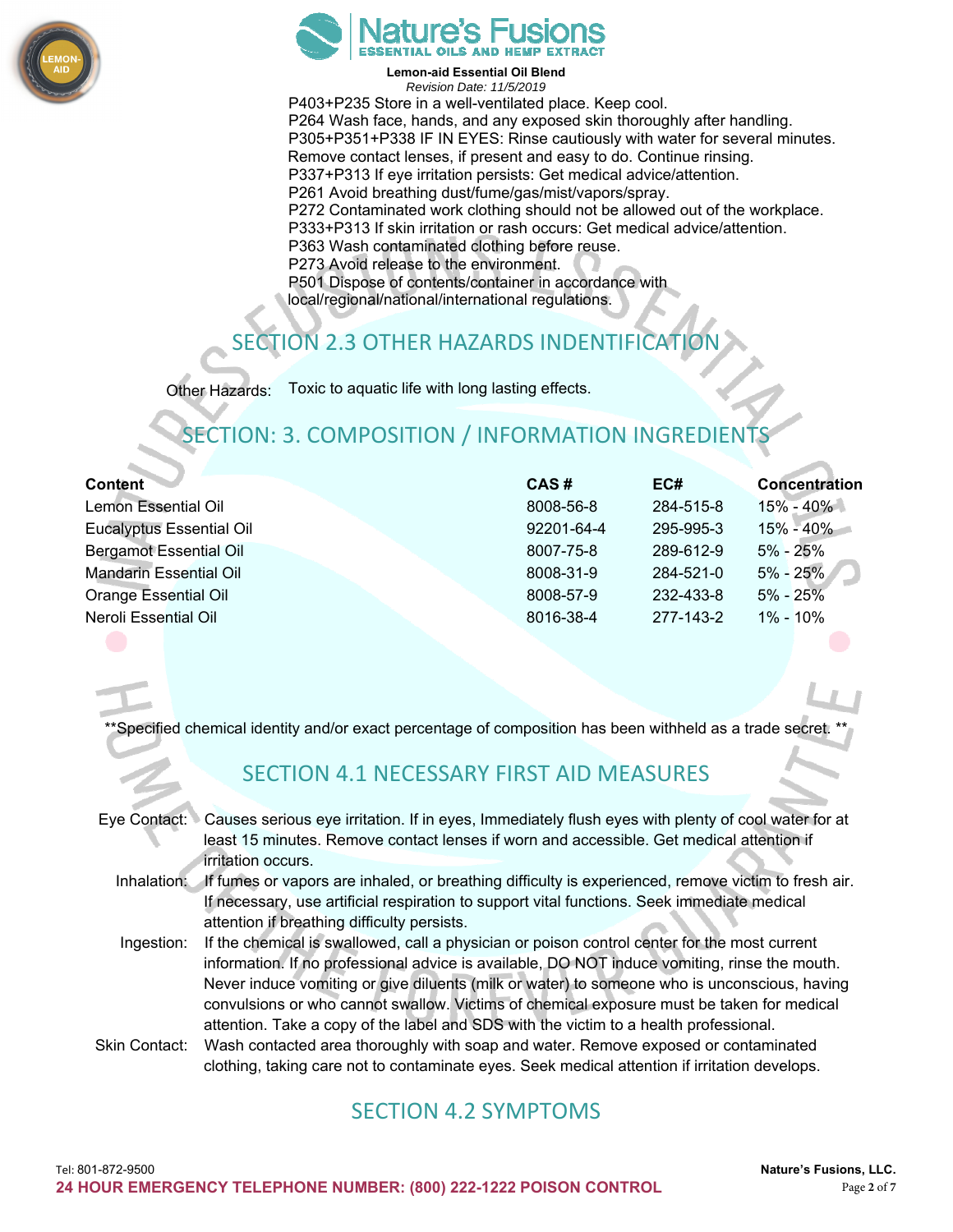



Eye Contact: Causes serious eye irritation. Inhalation: Fatal if inhaled. Ingestion: May be fatal if swallowed and enters airways. Aspiration hazard if swallowed.

Skin Contact: May cause an allergic reaction. May cause sensitization by skin contact.

#### SECTION 4.3 OTHER FIRST AID MEASURES

Medical Attention/Special Treatment: Treat symptomatically.

## SECTION 5.1 EXTINGUISHING

Suitable Extinguishing media: CO2. Foam. Dry Chemical. Unsuitable Extinguishing media: Water.

#### SECTION 5.2 SPECIAL HAZARDS

Special Hazards Arising from Chemical: This product is flammable & vapors may travel some distance and flash back if ignited. May produce toxic fumes of carbon monoxide and/or carbon dioxide and hydrocarbons if burning.

### SECTION 5.3 FIRE FIGHTING MEASURES

Firefighter Instructions: Incipient fire responders should wear eye protection. Structural fire fighters must wear self-contained breathing apparatus and full protective equipment. Isolate materials not yet involved in the fire and protect personnel. Move containers from fire area if this can be done without risk; otherwise keep containers cool with carefully applied water spray/mist. If possible, prevent runoff water from entering storm drains, bodies of water or other environmentally sensitive areas.

Protection during firefighting: Avoid breathing fire gases or vapors.

## SECTION 6.1 ACCIDENTAL RELEASE MEASURES

Personal Precautions: Proper protective equipment should be used. Personnel should be trained for spill response operations. Trained personnel following preplanned procedures should handle non-incidental releases. Protective equipment: Equip cleanup crew with proper protection.

Environmental Precautions: Do not allow to enter canalization/waterways/groundwater. Inform respective authorities in case of seepage into water course or sewage system.

## SECTION 6.2 ACCIDENTAL RELEASE CLEANING MEASURES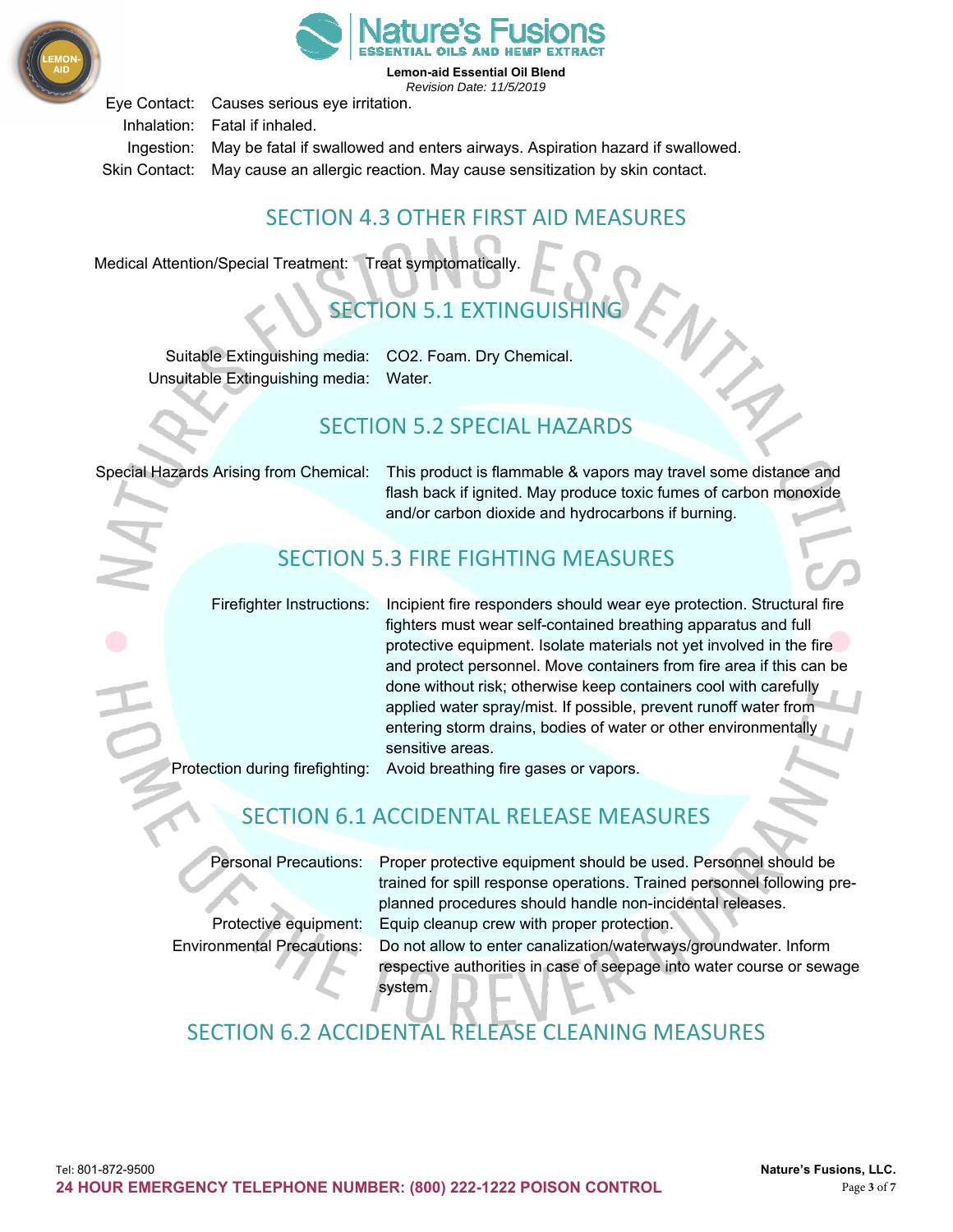



Methods and Material for Cleaning Up: Cover liquid spill with sand, earth or other non-combustible absorbent material. Sweep up and shovel into suitable containers for disposal. Dam up. Soak up with inert absorbent material. Pick up and transfer to properly labeled containers. Take precautionary measures against static discharges.

#### SECTION 7.1 PRECAUTIONS FOR HANDLING

Precautions for handling: Use only in well ventilated area. Avoid contact with skin, eyes, and clothing. NO SMOKING. Keep away from possible sources of ignition. No smoking.

### SECTION 7.2 CONDITIONS FOR SAFE STORAGE

Conditions for safe storage: Store in well filled tight suitable containers; drums should only be considered as a means of transportation. Do not store with flammable or explosive materials and strong oxidizing agents. Keep drums tightly closed. Store dark, dry and under cold temperatures. Protect against warming / overheating.

#### SECTION 8.1 EXPOSURE AND ENGINEERING CONTROLS

PEL, ACGIH, TLV exposure limit: No additional inforamtion available.

Appropriate engineering controls: Showers. Eyewash stations. Ventilation systems.

#### SECTION 8.2 PERSONAL PROTECTION/EQUIPMENT

Skin and Body Protection: Wear protective clothing.

Eye/Face Protection: Tight sealing safety goggles. Hand Protection: Wear protective gloves.

Respiratory Protection: If exposure limits are exceeded or irritation is experienced, NIOSH/MSHA approved respiratory protection should be worn. Positive-pressure supplied air respirators may be required for high airborne contaminant concentrations. Respiratory protection must be provided in accordance with current local regulations. Ensure adequate ventilation, especially in confined areas.

Environmental Exposure Control: Avoid discharging into drains.

#### SECTION 8.3 ADDITIONAL INFORMATION

Other: When using do not eat, drink or smoke. Regular cleaning of equipment, work area and clothing is recommended.

## SECTION 9.1 PHYSICAL PROPERTIES

Appearance: Yellow to deep yellow liquid. Odor: Strong floral and citrus. Odor Threshold: No data available. Physical State: Liquid.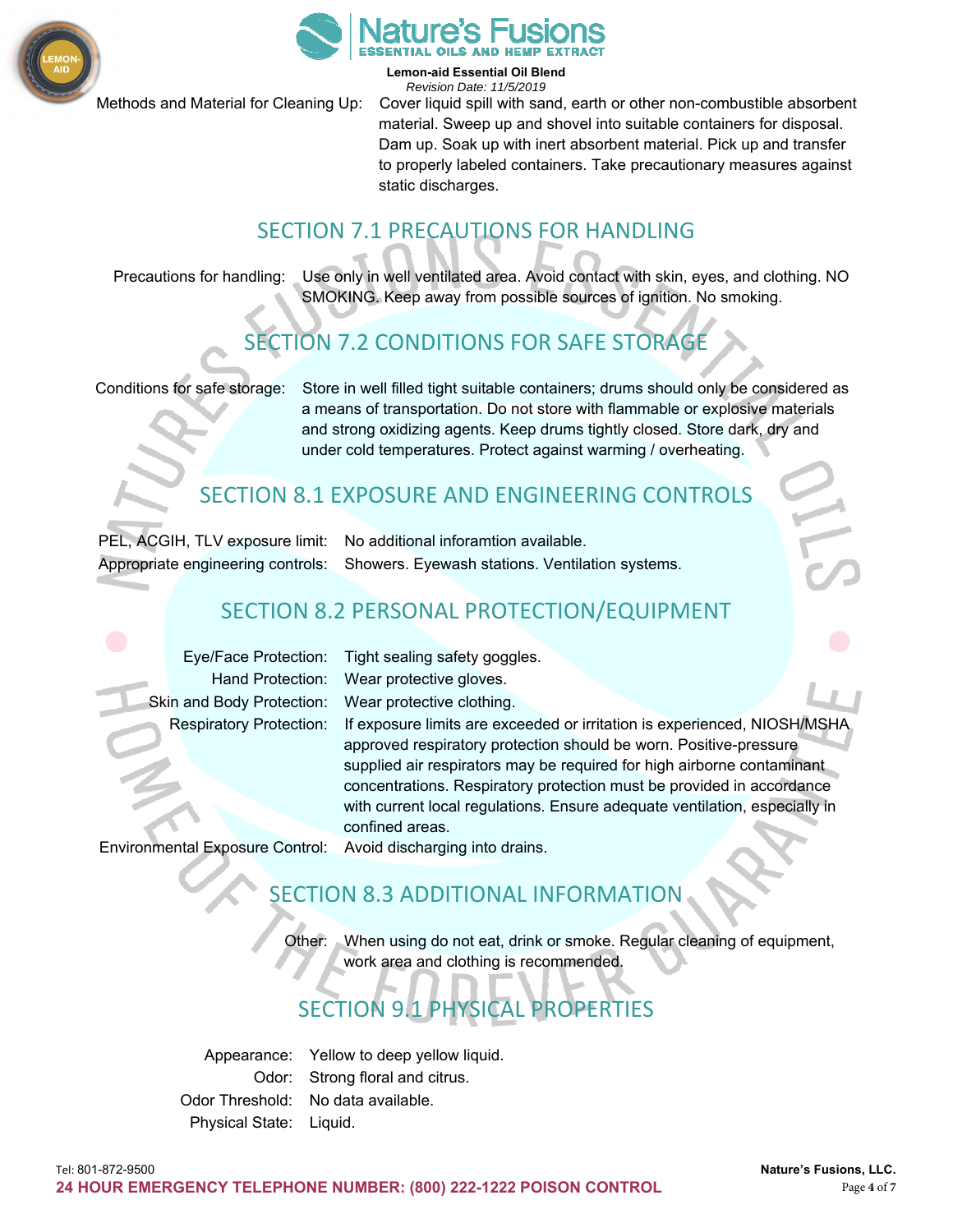



#### SECTION 9.2 CHEMICAL PROPERTIES

Melting Point/Freezing Point: No data available. Flash Point: 51.8° C Evaporation Rate: No data available. Flammability (solid, gas): No data available. Partition coefficient: No data available. (n-octanol/water) Autoignition Temp: No data available. Decomposition Temp: No data available.

pH: No data available. Boiling Point: No data available. Explosive limits: No data available. Vapor Pressure: No data available. Vapor Density: No data available. Specific Gravity: 0.810 - 0.920 @ 20° C (68° F) Ilmy .<br>
ash Point: 51.<br>
ash Point: No data available.<br>
Solubility: No data available.<br>
Pressure: No data available.<br>
Pressure: No data available.<br>
The Cravity: 0.810 - 0.920 @ 20° C (68° F)<br>
Solubility: Soluble in alcohol

Viscosity: No data available.

#### SECTION 10. STABILITY AND REACTIVITY

Hazardous Combustion Carbon oxides and hydrocarbons. or Decomposition Products:

Reactivity: This material presents no significant reactivity hazard. Chemical Stability: Stable under the prescribed storage conditions. Hazardous Reactions: Formation of explosive gas mixture with air possible. In case of unpropitious storing conditions (air admission, heat accumulation) self ignition is possible for moistened solids (e.g. cloth, pulp, filter panels, binder). Incompatible Materials: Strong acids. Strong alkalis. Oxidizing agents.

#### SECTION 11.1 ROUTES OF EXPOSURE

Inhalation: Potential irritant. Over-exposure at high levels may result in mucous membrane irritation of the nose and throat with coughing.

Skin Contact: Irritant to skin and to mucous membranes. Sensitization through skin contact. Eye Contact: Severely irritating to eyes. Avoid contact with eyes.

Ingestion: May be harmful if swallowed. May result in allergic dermatitis, hallucination, ataxia, diarrhea, central nervous system depression, sleep or coma.

# SECTION 11.2 RELATED SYMPTOMS

Inhalation: Refer to section 4.2 Skin Contact: Refer to section 4.2 Eye Contact: Refer to section 4.2 Ingestion: Refer to section 4.2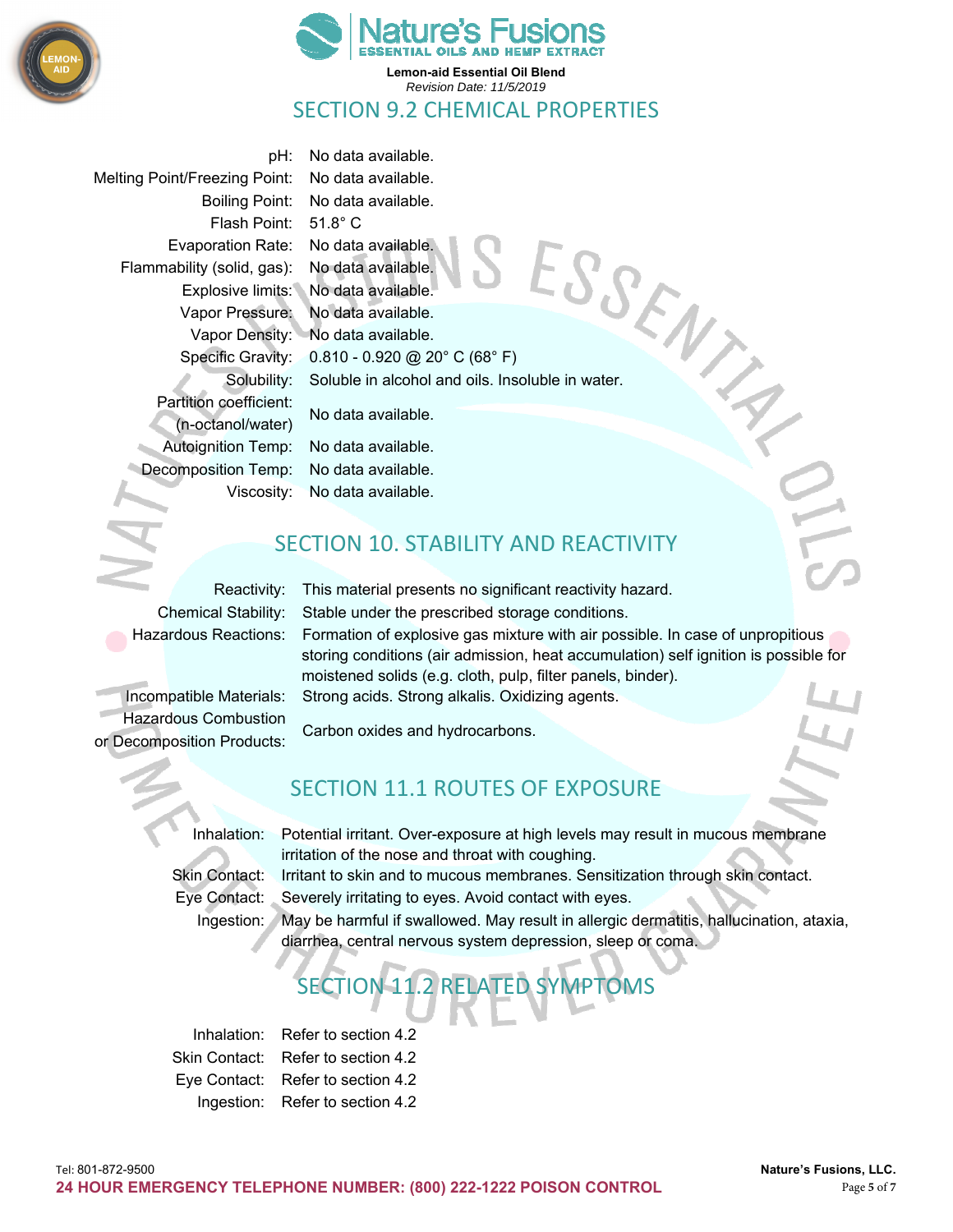



#### SECTION 11.3 OTHER TOXICOLOGICAL INFORMATION

Delayed/Chronic Effects: May cause allergic reactions on skin, may result in difficulty breathing. Toxicity: No additional information available. Carcinogenic: Not Carcinogenic.

#### SECTION 12.1 ECOLOGICAL INFORMATION

Eco-toxicity: Toxic to aquatic organisms, may cause long-term adverse effects environment. Avoid any pollution of ground, surface or underground water. Persistence and Degradability: No additional information available. Bio-accumulative: No additional information available.

Mobility in Soil: No additional information available.

#### SECTION 12.2 OTHER ECOLOGICAL INFORMATION

Other Adverse Effects: Very toxic to aquatic organism, may cause long term adverse effects in the aquatic enviroment.

#### SECTION 13. DISPOSAL CONSIDERATION

Waste Disposal Method: Recycling is preferred to disposal and burning. If recycling is not possible, dispose in accordance with federal, state and local environmental regulations. Must not be disposed together with household garbage. Do not allow product to reach sewage system. Contaminated Packaging Disposal Method: Empty contaminated packaging thoroughly. They may be recycled after thorough and proper cleaning. Packaging that may not be cleansed are to be disposed of in the same manner as the product. Moistened solids (e.g. cloth, pulp, filter panels, binder) can be burnt after consulting with the waste disposal facility operator and the pertinent authorities and adhering to the necessary technical regulations.

#### SECTION 14. TRANSPORT INFORMATION

IATA Shipping (Air): Regulated UN #: 1993 Hazard Class: 3 Packaging Group: III

DOT Shipping (Land): Regulated. Marine Pollutant: Yes. IMDG Shipping (Boat): Regulated. Marine Pollutant: Yes. Proper Shipping Name: Flammable Liquids, N.O.S.

#### SECTION 15. REGULATORY INFORMATION